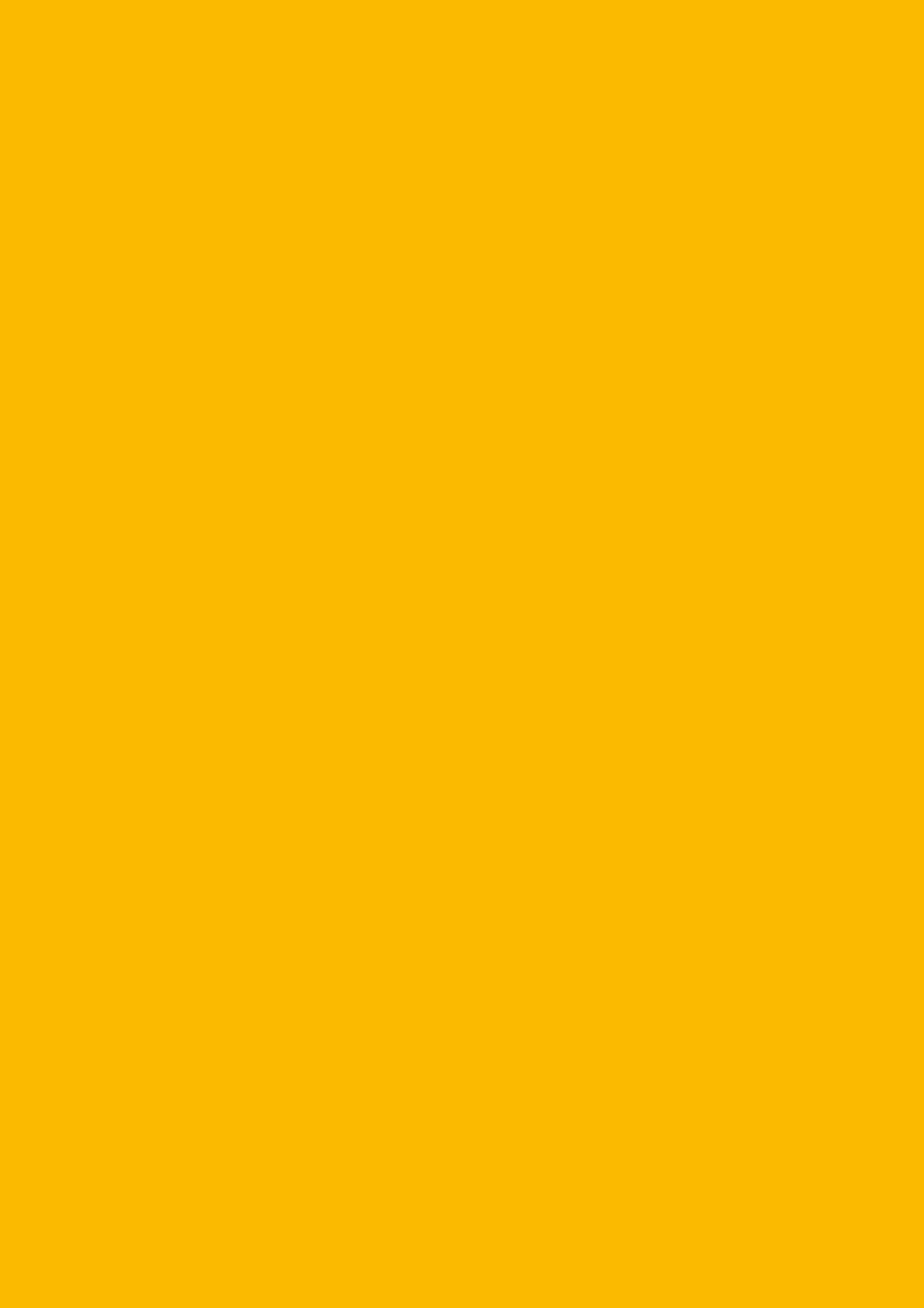# **Contents**

| 1              |     |                                                                                  |  |
|----------------|-----|----------------------------------------------------------------------------------|--|
| $\overline{2}$ |     |                                                                                  |  |
|                | 2.1 |                                                                                  |  |
|                |     |                                                                                  |  |
|                |     |                                                                                  |  |
| 3              |     |                                                                                  |  |
|                | 3.1 |                                                                                  |  |
|                |     |                                                                                  |  |
|                | 3.3 |                                                                                  |  |
|                | 3.4 |                                                                                  |  |
|                | 3.5 |                                                                                  |  |
|                | 3.6 |                                                                                  |  |
|                | 3.7 |                                                                                  |  |
|                | 3.8 |                                                                                  |  |
| 4              |     |                                                                                  |  |
|                | 4.1 |                                                                                  |  |
|                |     |                                                                                  |  |
|                |     |                                                                                  |  |
|                | 4.4 | Effectiveness of actions taken as a result of monitoring the performance of MAIP |  |
|                | 4.5 |                                                                                  |  |
|                | 4.6 |                                                                                  |  |
|                | 4.7 |                                                                                  |  |
|                |     |                                                                                  |  |
| 5              |     |                                                                                  |  |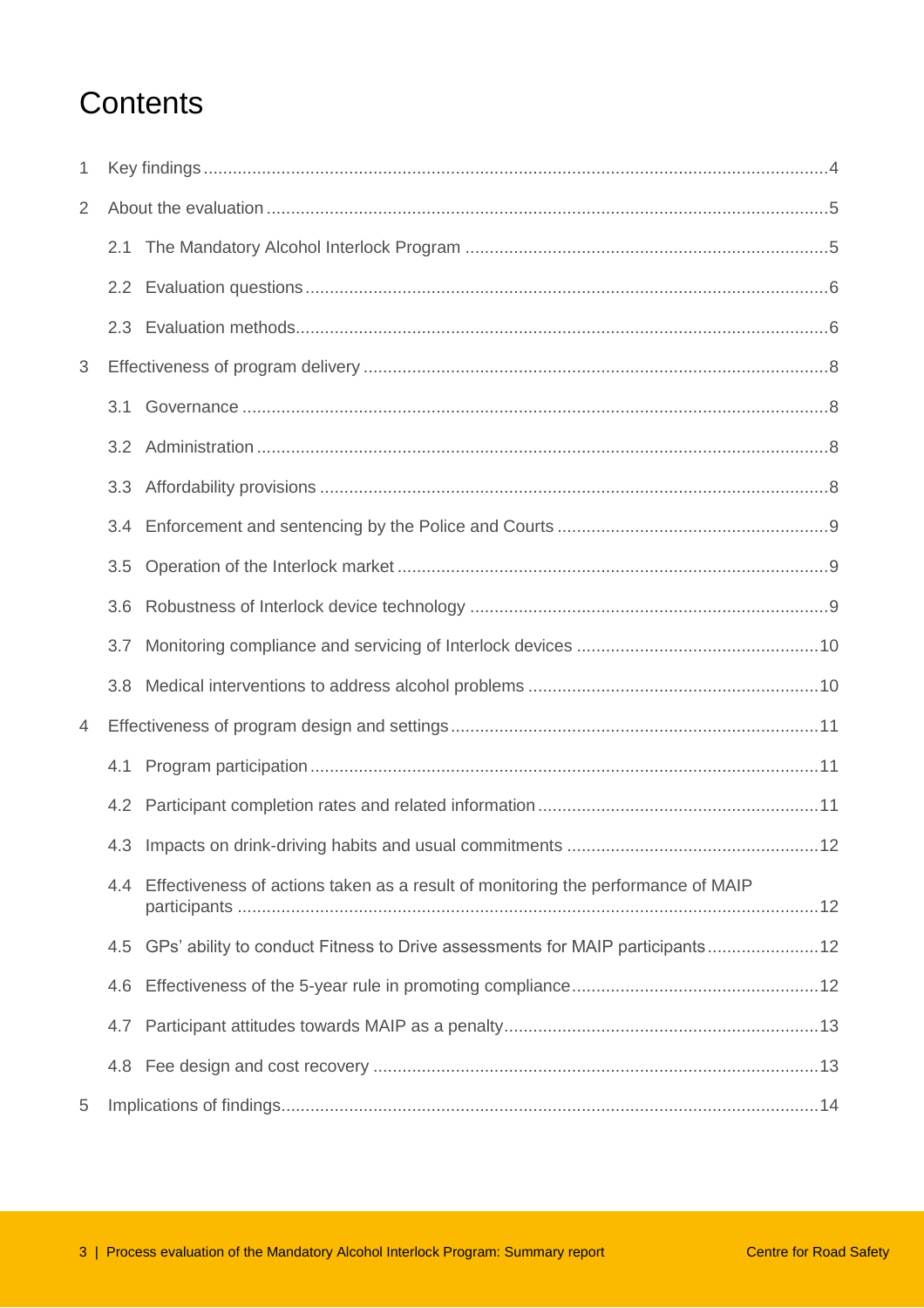# <span id="page-3-0"></span>**1 Key findings**

- Overall, the evaluation found that key partner agencies are delivering the NSW Mandatory Alcohol Interlock Program effectively. Partner agencies have monitored implementation issues and addressed many of these as they emerged.
- Program penalties for repeat and high range drink driving have been imposed as planned. Roads and Maritime data showed that overall exemption orders are low (5% at the time the evaluation was conducted). The main agencies involved in implementation, the NSW Police Force and Roads and Maritime, have aligned policy settings to support implementation.
- Based on survey evidence, around half of the program participants have a good understanding of the conditions of the Interlock licence and penalties. Most participants appear to be complying with their court orders. Participants commonly considered the penalty is reasonable given the offence, especially mature drivers.
- Having an Interlock licence has assisted many program participants to maintain work and meet their social and family commitments compared to disqualification. However, having an Interlock licence does have some negatives for participants including social embarrassment and limiting work opportunities for those who need to drive for work.
- The evaluation has identified further areas where delivery could be improved. These include communication about the process of issuing Interlock licences, management of performance data, administration of affordability provisions, and communication of pricing structures for Interlock devices.
- Work has been completed or underway to address many areas for improvement, and it is anticipated that the recent expansion of MAIP to all mid-range first offences will allow further program improvements to be made in the future.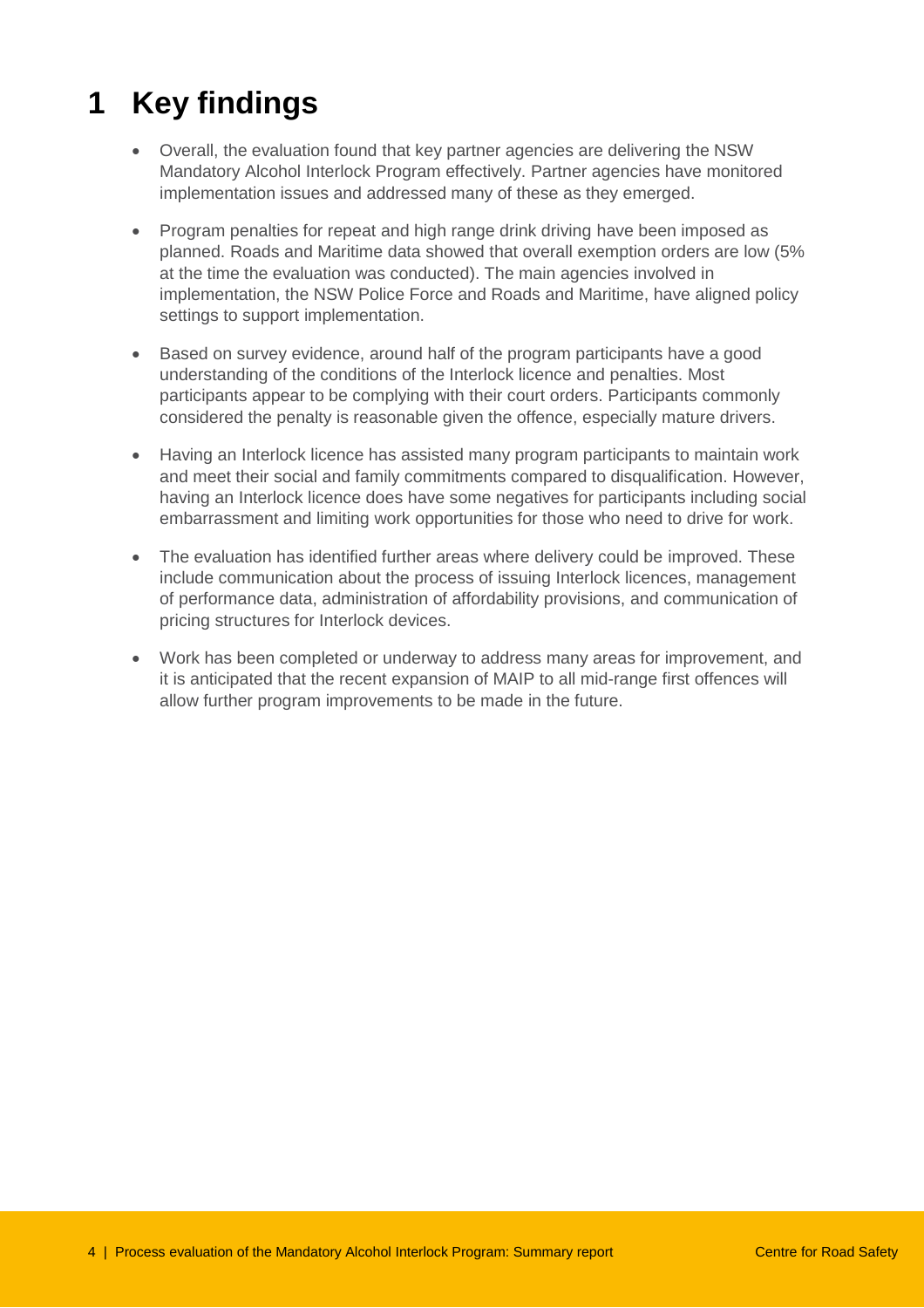# <span id="page-4-0"></span>**2 About the evaluation**

The Centre for Road Safety commissioned ARTD Consultants to conduct an evaluation of the implementation and functioning of the NSW Mandatory Alcohol Interlock Program (MAIP).

This report presents a summary of the findings of the evaluation. The evaluation covered the period from when the program commenced in February 2015 to September 2017.

The purpose of the evaluation was to inform the ongoing implementation and adaptation of the program, to improve delivery and to help refine road safety policy settings. It also aimed to lay the groundwork for an outcomes evaluation, which will be conducted at a later stage.

#### <span id="page-4-1"></span>2.1 The Mandatory Alcohol Interlock Program

MAIP operates as a court-ordered penalty for drivers who are repeat or serious drink drivers. Offences that fit into this category include:

- a high range drink drive offence (blood alcohol concentration 0.15 or higher)
- refusing a breath test
- a second drink drive offence within five years.

The court orders a disqualification period and an Interlock participation period. During the Interlock participation period, a driver must only drive a vehicle with an alcohol Interlock device installed. The alcohol Interlock device requires drivers to provide a breath sample before the vehicle will start, and at intervals whilst driving. If the breath sample provided exceeds the designated Blood Alcohol Concentration limit (0.02), the car will not start.

Exemption from MAIP can be granted by the court under strict criteria – where the offender proves to the court that they do not have access to a vehicle in which to install an Interlock device, or they have a medical condition diagnosed by a registered medical practitioner that prevents the offender from providing a sufficient breath sample to operate an approved Interlock device. Exempted offenders serve an extended disqualification period and attend a Sober Driver Program.

Interlock devices are provided by three accredited private Interlock provider companies, with fitting and servicing done through networks of Interlock service agents associated with individual providers. The Interlock service agents are mostly qualified autoelectricians. MAIP participants have a choice of which provider they will hire their Interlock device from, and what Interlock service agent they will use for installation and regular servicing of the Interlock device.

During regular service visits, devices are checked for accuracy and re-calibrated if necessary, and data from the Interlock device are downloaded and later made available to Roads & Maritime, who administer the program on behalf of Transport for NSW. Drivers' operation of the Interlock device is monitored throughout the participation period, and where a person attempts to drive with alcohol in their system the device includes automated responses to this behaviour; not allowing the car to be started for a set period. A regular pattern of attempts to drive with alcohol results in warning letters being sent by Roads and Maritime, which warn participants of continuing drink-drive behaviour and refer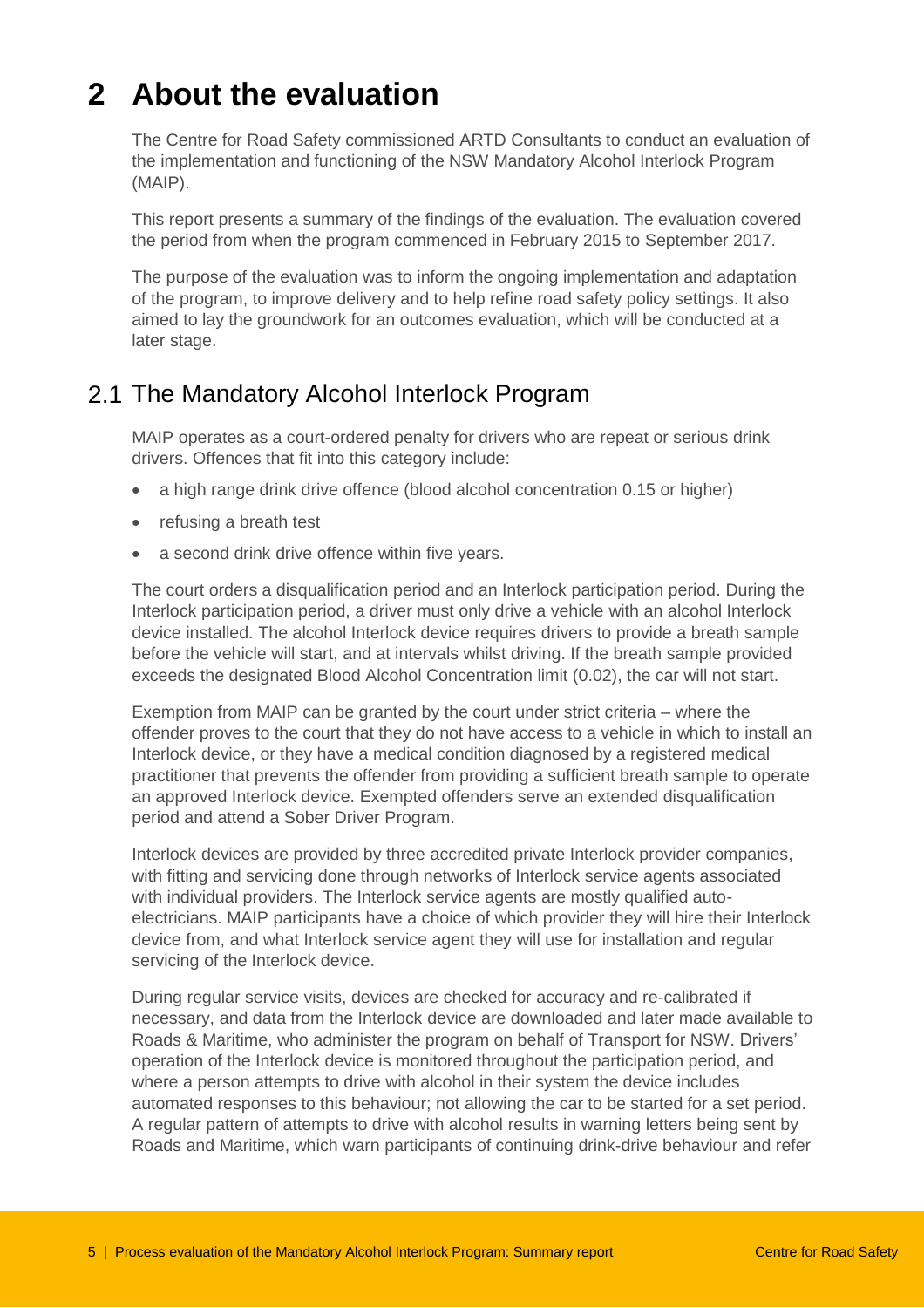them for alcohol dependency assessment, where appropriate. There is also a performance assessment component that takes into account the final six months of the program and may lead to a referral to a Fitness to Drive assessment by a medical professional to determine if the participant is able to exit the alcohol Interlock program.

MAIP has two provisions in place to improve affordability for participants on low incomes and those experiencing severe financial hardship. Low income participants are eligible for a concession discount, which means the participant pays a lower price for all costs related to the Interlock device. Concession discounts are administered directly by Interlock providers following rules set by Roads & Maritime. The Severe Financial Hardship (SFH) scheme is managed and funded by Roads & Maritime and delivered by the Salvation Army. Salvation Army staff members assess the eligibility of MAIP participants for financial support and make a recommendation to Roads and Maritime.

Drivers who do not apply for an Interlock licence will remain disqualified for five years.

#### <span id="page-5-0"></span>2.2 Evaluation questions

The evaluation questions were:

- 1. Overall, how well have the key partner agencies delivered the different program elements of MAIP and how can delivery be improved?
- 2. Have there been any positive or negative indirect consequences for participants, NSW Government agencies or the broader community as a result of implementing MAIP?
- 3. Are the program design and settings meeting the policy objectives of addressing serious and repeat drink driving behaviour and what changes might be needed to make the program more effective?
- 4. Has MAIP achieved its immediate outcomes?

#### <span id="page-5-1"></span>2.3 Evaluation methods

The evaluation used a mixed method design drawing on qualitative and quantitative data sources. These included:

- De-identified administrative data from Roads and Maritime Services for 8,500 individuals with a Mandatory Alcohol Interlock Order (MAIO).
- Two surveys with MAIP participants people with a MAIO who had taken up their Interlock licence after serving a licence disqualification period. The first survey was undertaken in 2016 and included 341 participants. The second survey, in 2017, included 75 participants who had also completed the first survey.
- Semi-structured interviews with 21 MAIP participants and 4 non-participants (people with a MAIO who had not taken up an Interlock licence).
- Semi-structured interviews with six Interlock provider representatives.
- A survey of 33 Interlock service agents.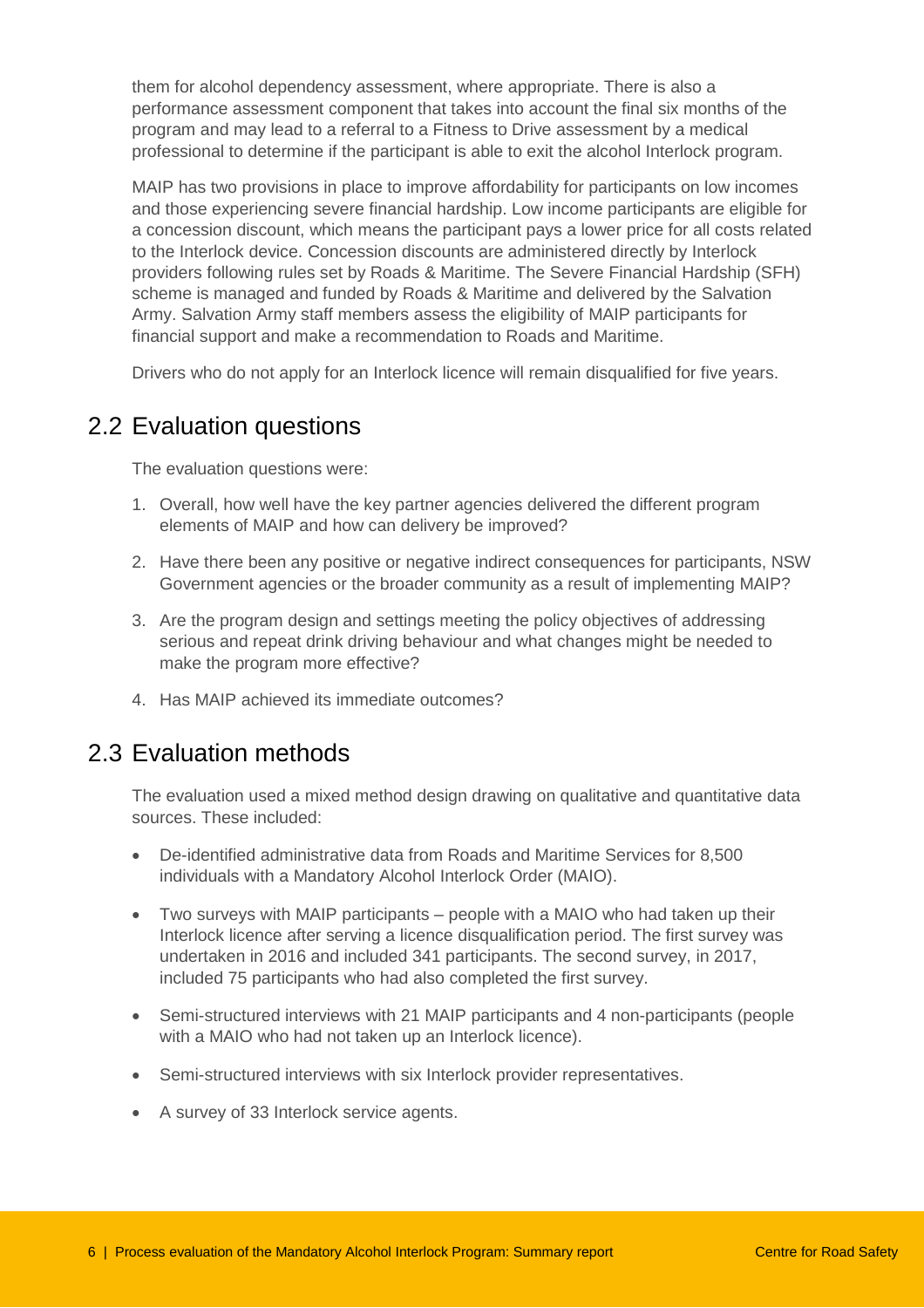Semi-structured interviews with 27 other stakeholders, including representatives of partner agencies, General Practitioners, solicitors, and the Aboriginal Legal Service.

Program monitoring data from the MAIP database were used to analyse financial supports, participant performance monitoring and servicing, medical interventions and Fitness to Drive assessments. Further evidence about delivery of these program elements was drawn from participant surveys and interviews with program stakeholders.

The available evidence provided a fairly consistent story about implementation to date, which allowed the evaluation to identify areas where program elements may need to be adapted and policy settings refined. However, there were some limitations in the data available for the evaluation. Gaps in administrative data sets created uncertainties due to limited availability of program monitoring data. Data on immediate outcomes for participants was limited to self-reported information from the 25 per cent of participants who responded to the surveys. The participant survey received responses from a higher proportion of women and those aged over 50 years, and a lower proportion from Aboriginal people, when compared with those with a MAIO.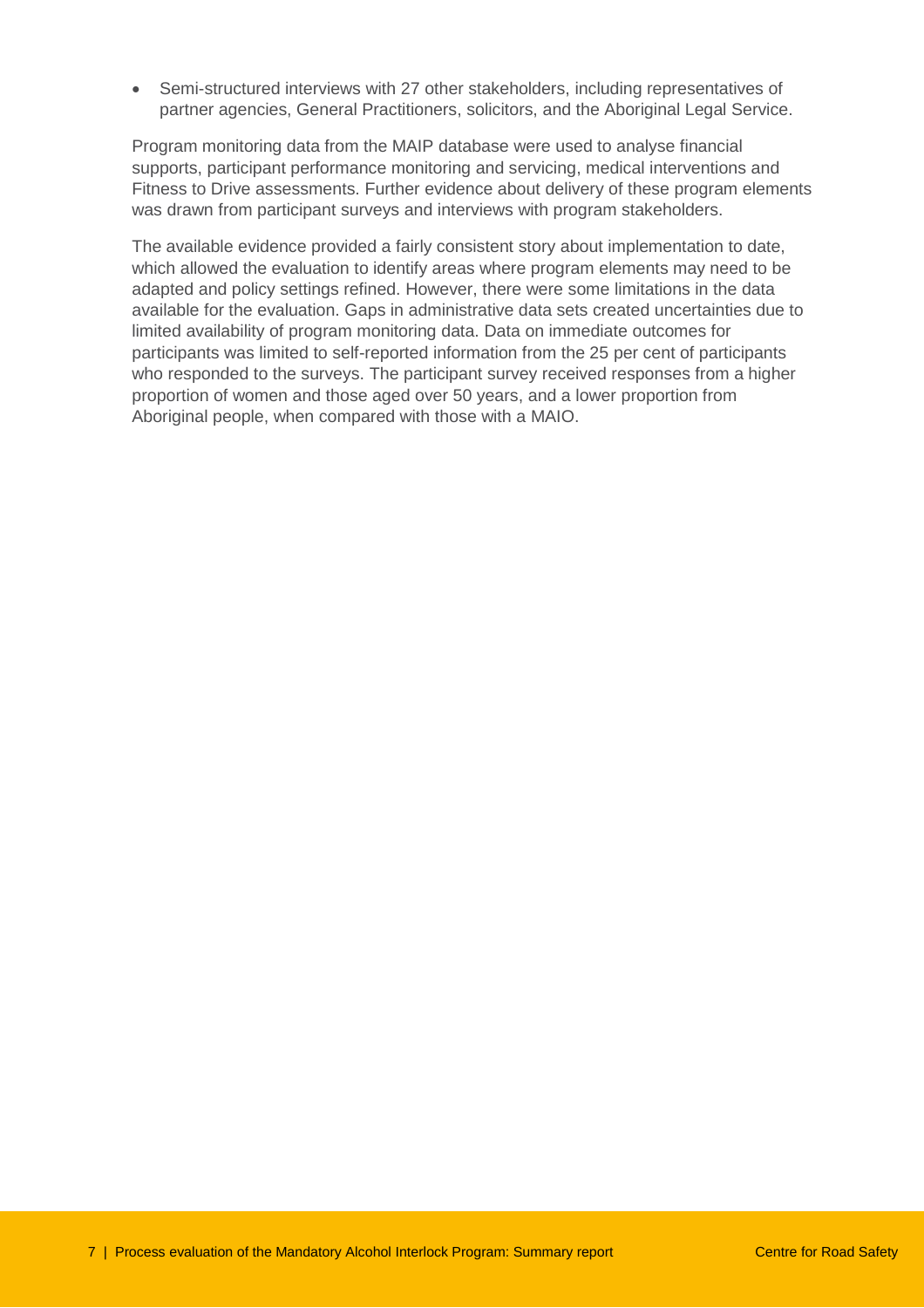# <span id="page-7-0"></span>**3 Effectiveness of program delivery**

This section addresses the evaluation question about how well the key partner agencies delivered the different program elements of MAIP and how delivery could be improved.

#### <span id="page-7-1"></span>3.1 Governance

Partner agencies were satisfied with the governance structure and project management processes in place to develop MAIP. Mechanisms for collaboration and structuring of policy work were particular strengths. However, formal arrangements were not continued once the program was rolled out and agency stakeholders agreed that a new interagency governance structure was needed to address delivery issues as they arise.

#### <span id="page-7-2"></span>3.2 Administration

The administration of MAIP by Roads and Maritime includes providing information about the program, issuing Interlock licences, managing contracts with Interlock providers, managing participants' performance information from Interlock devices, and responding as needed. Roads and Maritime also approve applications for the SFH Scheme.

MAIP is being administered effectively by Roads and Maritime operational staff, albeit without fully functional IT systems to support program management. Roads & Maritime commented that additional funds are needed to address issues with the database.

Roads & Maritime are conducting contract audits of Interlock providers, but quarterly meetings in accordance with the Agreement were slow to be established. Customer service improved as customer service staff became more familiar with MAIP. However, participants commonly believed the process of obtaining Interlock licences is more complex than it need be and could be streamlined. In addition, participant information materials need revision to improve accuracy and clarity.

### <span id="page-7-3"></span>3.3 Affordability provisions

Both the concession discounts and the Severe Financial Hardship (SFH) scheme are being used by MAIP participants. However, there was limited evidence about whether all who are eligible are accessing these affordability provisions, and whether or not the provisions are sufficient to make the Interlock affordable for these groups.

MAIP data on access to concession discounts and SFH provisions were not reliable due to database issues. The surveys of MAIP participants in 2016 and 2017 showed close to one-third of survey participants claimed concession discounts, and around one-third found the concession rules difficult to understand.

Fewer than 10 per cent of survey respondents had accessed hardship provisions. Participants and other stakeholders indicated that the administration rules of the SFH scheme were inefficient, particularly the full re-application process every three months.

The cost burden of the Interlock licence was a common concern among MAIP participants, including those accessing concessions.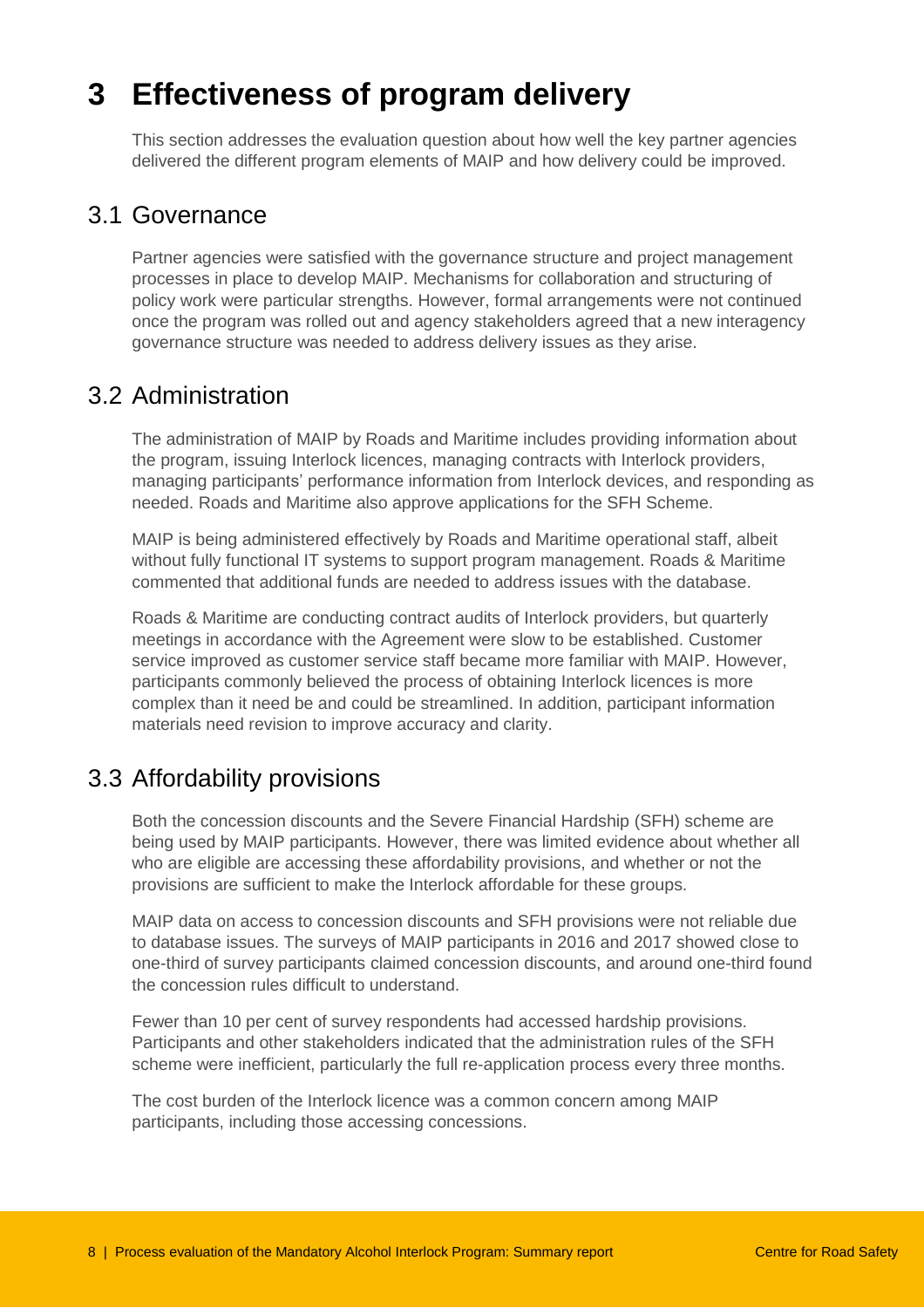### <span id="page-8-0"></span>3.4 Enforcement and sentencing by the Police and Courts

Sentencing patterns closely reflect the intent of the legislation. Over 70 per cent of MAIOs are for 24 months, which correlates with the most common offence. Some sentencing issues have been identified and addressed. One issue, the lack of harmonisation of Interlock penalties with other states, is ongoing.

In 2015 there were 505 invalid MAIOs made by courts. The qualitative evidence suggests there are two main factors explaining invalid orders: driving history records not previously being able to distinguish drug from alcohol convictions; and police improperly identifying an offence as a second offence, when the first offence was more than five years prior. Roads & Maritime reports that there also cases where the offender's offence history justifies a MAIO, but no MAIO has been made by the court.

Police are enforcing the legislation. There were 28 charges of non-compliance with a MAIO between February 2015 and June 2017, being people who received a MAIO in NSW who later committed an offence in NSW for not complying with Interlock conditions. This is a low proportion of MAIP participants (0.8%).

#### <span id="page-8-1"></span>3.5 Operation of the Interlock market

The three Interlock providers have varying market share, reflecting pre-existing positions in the NSW Interlock provision market and its relative immaturity. Demand for Interlocks is around half the volume anticipated by providers based on original estimates of the number of eligible participants.

Interlock service agents are meeting the current demand for servicing and are distributed around the state. However, there are relatively few agents in North Western NSW, the Far West, parts of the North Coast and South Coast and in many areas of Sydney (such as the Inner West and North Sydney). The rate of take-up is affecting Interlock providers' ability to attract service agents because the volume of services means less money can be made. Having to travel long distances for servicing was a common complaint made by participants, illustrating the market is yet to meet consumer needs in many locations.

### <span id="page-8-2"></span>3.6 Robustness of Interlock device technology

The evidence indicates that the Interlock devices are fairly robust. One-third of Interlock service agents reported that they had replaced one device due to malfunctions, and onequarter said they had replaced more than one device. Around two-thirds of participant survey respondents agreed that the Interlock device is easy to use and that it functions properly. Issues experienced by participants were only sometimes related to malfunctions of the device.

Participants' feedback on the rules for re-testing during their journey raised some safety concerns. Though participants are advised to pull over in a safe location to re-test, and have 10 minutes to do so, 63 per cent of 2017 survey respondents said they frequently retest while driving. Participants commented that it can be difficult to pull over on the freeway, in tunnels, on bridges and in heavy traffic.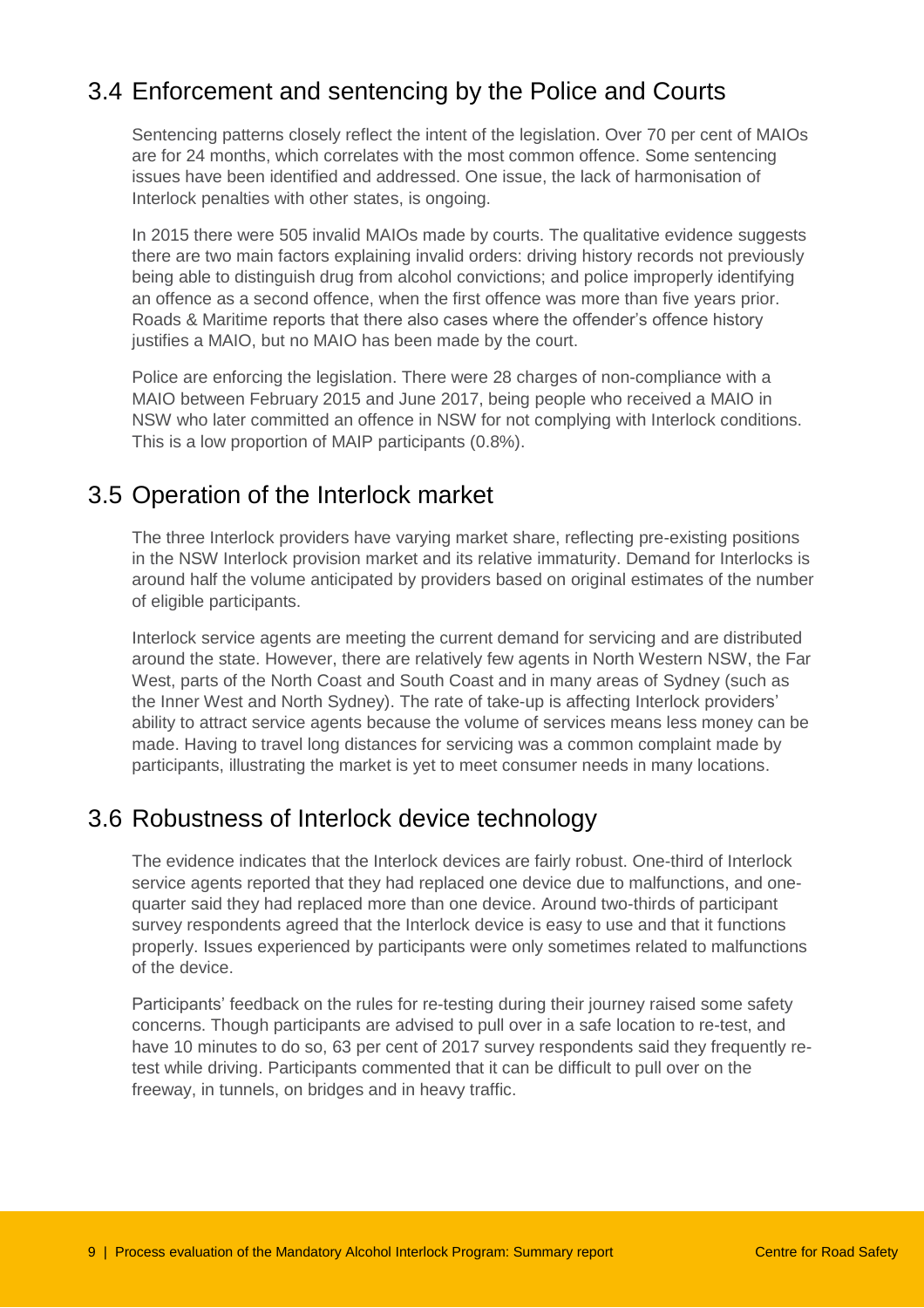### <span id="page-9-0"></span>3.7 Monitoring compliance and servicing of Interlock devices

Regular service visits for Interlock devices appear to meet customer expectations: 83 per cent of 2016 participant survey respondents agreed that regular services happen smoothly. Only 12 per cent of Interlock service agents indicated they experience problems with data downloading, generally due to slow Internet connections. Roads & Maritime notes that data from two-monthly services can take three to four hours to download, and three-monthly services can take most of the day, depending on Internet speed.

The business rules for servicing state that the default frequency is two-monthly, but allow the schedule to be varied. Many Interlock service agents appear to be requiring monthly schedules, with 44 per cent of 2017 MAIP participant survey respondents reporting monthly servicing. Service agents may prefer monthly schedules to provide a more regular income stream. Where Internet speed is slow, monthly servicing is also the most efficient option.

MAIP participants commonly prefer longer periods between servicing to reduce the inconvenience of attending for a service. Service payments are calculated on a daily basis, so the cost of the service depends on the number of days between services. Interlock service agents do not earn more through more frequent services.

Where non-compliance is detected in data from Interlock devices, stakeholder interviews indicated that Roads and Maritime is responding appropriately and in a timely way.

#### <span id="page-9-1"></span>3.8 Medical interventions to address alcohol problems

Once an Interlock licence is obtained, medical interventions are triggered by repeated attempts to use the car when the driver has alcohol in their system. Roads & Maritime warns participants about their continuing drink-drive behaviour via a letter, and recommends that participants speak to a General Practitioner (GP) of their choice for an alcohol dependency assessment. The GP may then refer the person to specialist alcohol rehabilitation services.

Between February 2015 and December 2016, Roads & Maritime had sent 1,170 warning letters and 623 health intervention letters to MAIP participants. Data from participant surveys indicate that the number being referred has increased over time. In 2016, 23 per cent of MAIP participant survey respondents said they had been referred for a medical assessment. This increased to 49 per cent in 2017, and Roads & Maritime expects the proportion to increase further in 2018.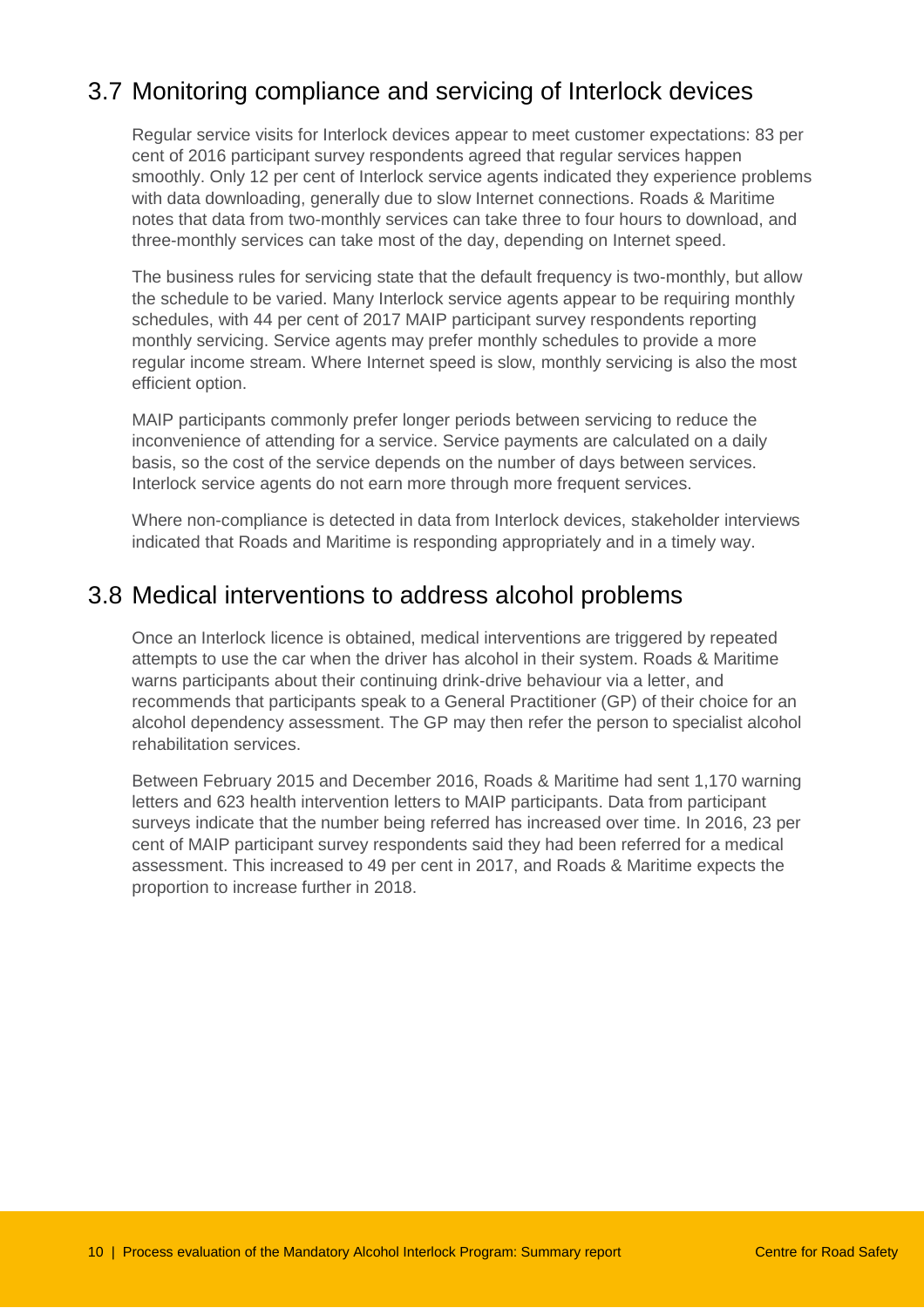# <span id="page-10-0"></span>**4 Effectiveness of program design and settings**

This section outlines the evidence from the evaluation to answer whether MAIP design and settings are meeting the policy objectives, whether MAIP is achieving its immediate outcomes, whether changes are needed to make the program more effective, as well as any positive or negative indirect consequences as a result of implementing MAIP.

### <span id="page-10-1"></span>4.1 Program participation

Between February 2015 and June 2017, 8,500 offenders were given a valid MAIO. At the end of June 2017, just over half (54%) of eligible offenders with a MAIO who had completed their disqualification period, entered MAIP. There were no significant differences in participation rates by age group, gender or location. There was a trend for fewer people of Aboriginal background to participate, but the difference was not statistically significant.

There is limited evidence on factors influencing participation rates. Stakeholders speculated that participation rates in the program are negatively influenced by factors such as personality traits (propensity for risk taking), the cost of the program, and the fiveyear sunset clause (because offenders can get their licence back eventually). It is possible that some people are choosing to wait out the five years rather than driving or are unaware of the duration of the wait. Further investigation is needed to inform policy settings around program cost and the sunset clause, and barriers to participation for Aboriginal offenders. Financial support appears to be assisting some low income participants to enter and stay in the program but there is anecdotal evidence from Salvation Army assessors and the participant surveys that financial support may not be reaching all those who might be eligible.

The demographic profile of MAIP participants shows 81% are male, 56% are under 40 years of age and 68% are located in regional areas. 9% have Aboriginal background, compared with 2.9% of NSW population but there are a lot of missing data on this item. Information on socio-economic background is only available for participants who responded to the participant surveys. These data indicate people from a range of socioeconomic backgrounds are participating in MAIP.

### <span id="page-10-2"></span>4.2 Participant completion rates and related information

Between February 2015 and June 2017, 429 participants completed a MAIO. There were no data extracted for the evaluation on how many participants dropped out before the MAIO was completed. Providers reported low attrition rates. Roads & Maritime commented that there were few voluntary drop-outs, more because of recording a subsequent offence including MAIP offences.

Summary level data indicates that from 1 February 2015 to 30 September 2016, 56 participants were referred to Fitness to Drive assessment; 38 of these (68%) were permitted to exit and none were extended. The remaining participants had not yet completed a Fitness to Drive assessment at the time.

Between February 2015 and June 2017, there were 562 offences (5% of all offences) exempted from a MAIO. There is no administrative data on the reason for the exemption. There were 323 cases where a Section 10 Crimes (Sentencing Procedure) Act 1999 was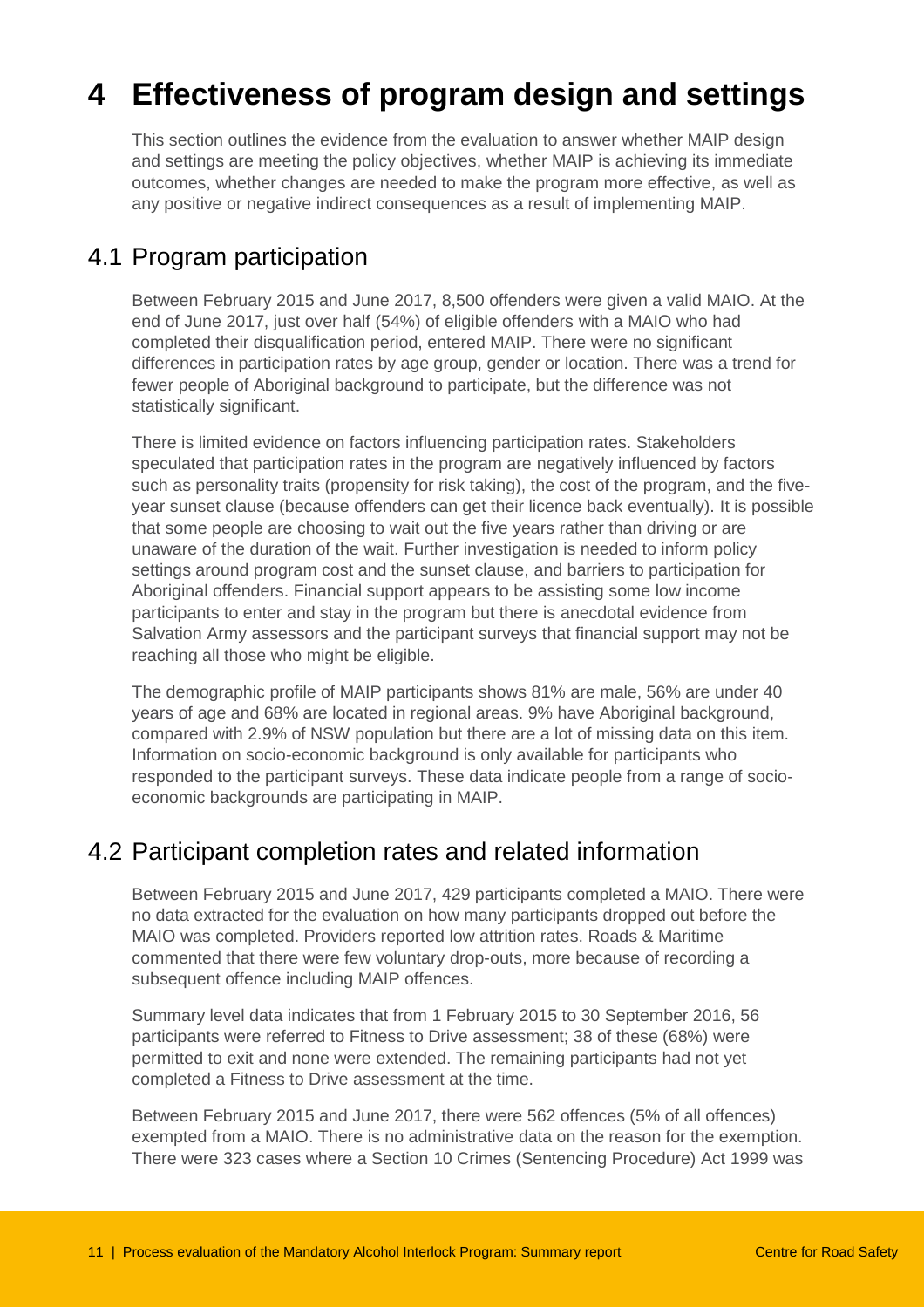recorded. A Section 10 enables a court, upon a plea or finding of guilt, to order the dismissal of charges without proceeding to record a conviction. The order can be made with or without conditions.

#### <span id="page-11-0"></span>4.3 Impacts on drink-driving habits and usual commitments

Early self-report data suggests participating in the program is helping people to separate drinking from diving, and that this effect continues (at least in the short term) after people have completed their Interlock licence.

In 2017, MAIP participant survey respondents reported that compared to being disqualified, with an Interlock they are better able to fulfil work responsibilities (64%) and family commitments (60%), and to have a social life (46%).

### <span id="page-11-1"></span>4.4 Effectiveness of actions taken as a result of monitoring the performance of MAIP participants

As of June 2017, 1,170 warning letters have been issued. These are sent if an Interlock device detects alcohol on a number of occasions. They suggest that the user seeks medical support for their drinking behaviour. No data were extracted on the rate of continuing poor performance once an action has been taken. Roads and Maritime indicated that letters result in many responses claiming false readings, which implies these participants are not open to a medical intervention. Approximately one-third of MAIP survey participants who chose to visit a doctor following receipt of a warning letter were referred to specialist alcohol treatment services for further assistance.

### <span id="page-11-2"></span>4.5 GPs' ability to conduct Fitness to Drive assessments for MAIP participants

GPs interviewed found the Fitness to Drive assessment straightforward but Roads and Maritime indicate that in spite of the evidence many GPs are clearing problematic individuals for open licences. Roads and Maritime indicated that some participants are not sharing information with their GP about the number of attempts to drive whilst drinking, or are claiming the readings are inaccurate. They speculated that this inhibits a GP's ability to make an accurate Fitness to Drive assessment. Roads & Maritime notes many communications with doctors on this, and advises that they have recently changed this process.

#### <span id="page-11-3"></span>4.6 Effectiveness of the 5-year rule in promoting compliance

There is limited evidence available on the effectiveness of the five-year rule in promoting compliance. A small number of MAIP participants who responded to the survey reported that the fear of losing their licence for five years if they did not comply was a strong incentive to comply with the MAIO. The ongoing cost of MAIP was commonly cited by survey respondents as being a stronger reason to comply because participants did not want their time on the MAIO extended as a result of non-compliance.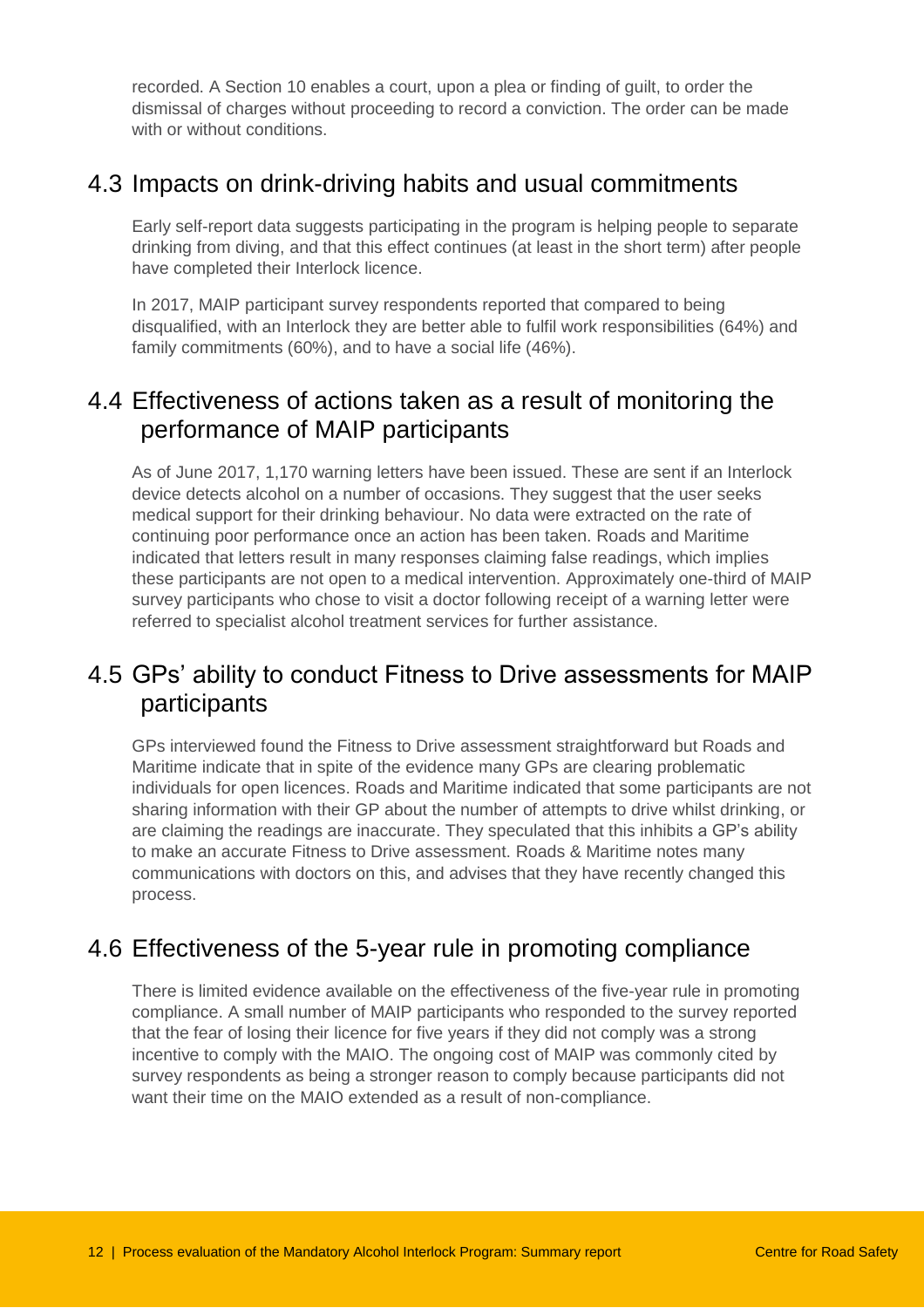## <span id="page-12-0"></span>4.7 Participant attitudes towards MAIP as a penalty

Most MAIP participant survey respondents (82%) approved or strongly approved of the program. There was a strong relationship between age and approval ratings. Around onethird of respondents aged less than 30 years disapproved of MAIP, compared with just 12% of those aged more than 50 years. The 7% who strongly disapproved did so because of the cost and perceived unfairness of the penalty, for example where the person was a first time offender.

### <span id="page-12-1"></span>4.8 Fee design and cost recovery

Providers claim that installation fees need to increase because they are facing increasing costs in hiring devices from overseas suppliers. Providers have no ability to increase fees or shop around and change suppliers under their existing contracts. Provider contracts link increases in installation fees to the Consumer Price Index, and allow fees to change once a year. Providers say this is unreasonable and restricts them from responding to changing market conditions. The providers would like a mechanism to increase prices where market conditions change outside of the annual mechanism.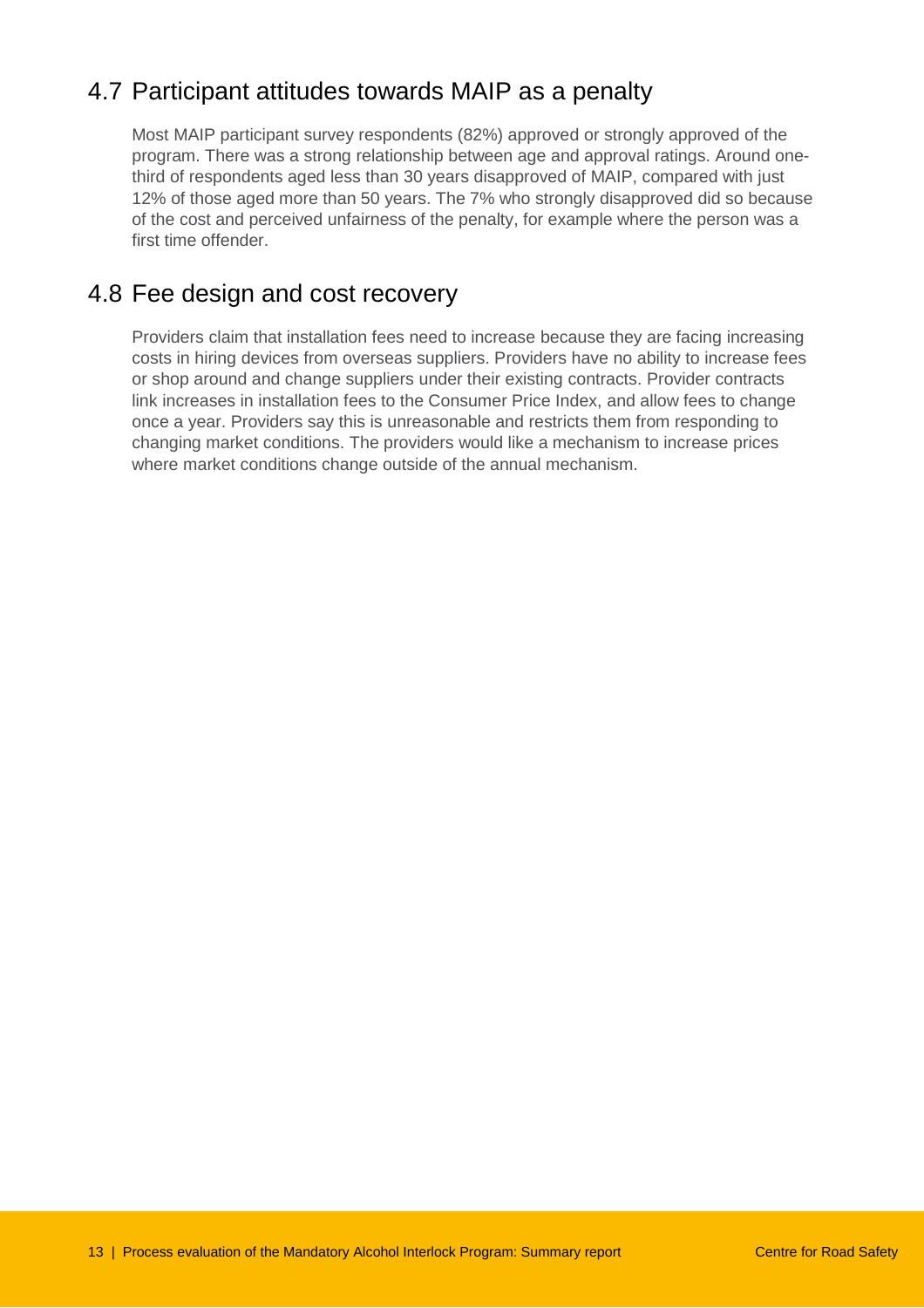# <span id="page-13-0"></span>**5 Implications of findings**

Overall, MAIP has been a success when considering the outcomes achieved in the first two years of roll-out of this major cross agency state-wide initiative. However, on the evidence gathered for the evaluation period, there are a number of opportunities to improve the delivery of MAIP and better meet the policy intent. The following are key areas of improvement that should be considered in future:

- Conduct targeted research to identify the reasons for lower than anticipated participation rates.
- Establish ongoing interagency governance structures as a forum for solving current and any future delivery issues.
- Improve the functionality of IT systems for monitoring the performance of delivery.
- More actively manage contracts with Interlock providers by Roads and Maritime in order to address fee schedule issues and any other emerging issues.
- Review and revise MAIP resource materials to enhance clarity for participants and Interlock service agents.
- Review and where appropriate address issues related to Interlock device operational specifications.
- Review the guidelines, assessment criteria and application processes for the SFH Scheme to improve the implementation and reach of the scheme.
- Consider adapting the affordability provisions to address concerns about whether these are sufficient to allow participation of low income groups.
- Conduct more education and/or provide more information to GPs about MAIP and their role in referral to specialist treatment and assessing fitness to drive.
- Address the lack of harmonisation of Interlock penalties with other states.

Work has been completed or underway to address many of these recommendations. It should be noted that, since completion of this evaluation, MAIP has been extended to all mid-range offenders (a blood alcohol concentration between 0.08 and 0.149) who are convicted of a first offence. This applies to offences committed on or after 3 December 2018. It is anticipated that the MAIP expansion will provide opportunities for further program improvements to be made.